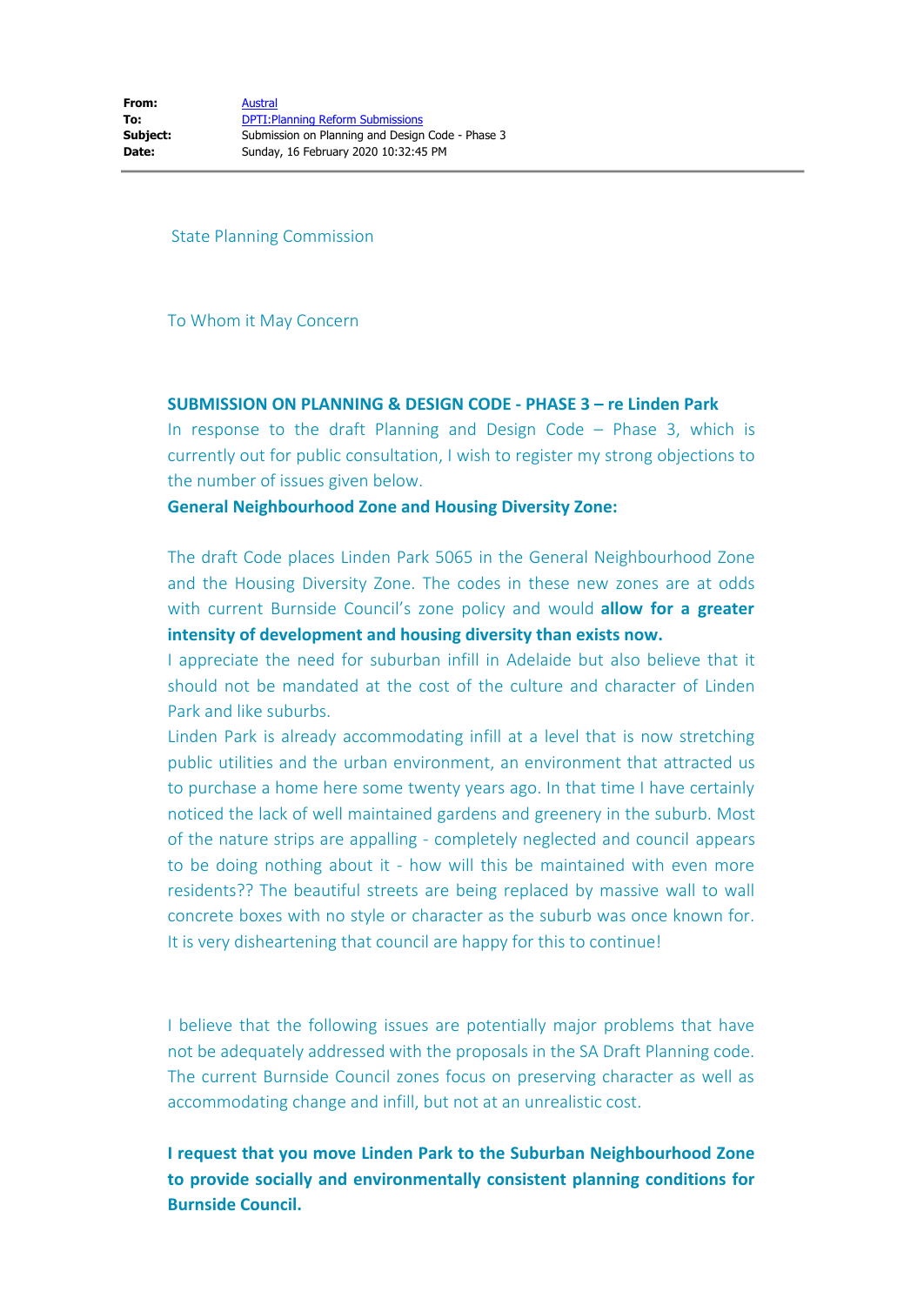#### **Tree canopy and climate change**

The 30-Year Plan calls for an increase in tree canopy cover, however, the draft Code works directly against this by facilitating larger developments and the easier removal of trees on both private and public land. This will result in a significant reduction in canopy cover, wildlife (especially birds) habitat loss and climate resilience, due to increased infill development opportunities, reduction in minimum site areas, increased site coverage, reduced setbacks and increased number of street crossovers.

Linden Park embodies the green image of Burnside Council — an image that once lost can never be replaced for future generations. **We will be sacrificing a desirable "green suburb" for a "concrete jungle" – not a great legacy for future generations!**

#### **Non-Residential land use**

Currently, Burnside Council's residential areas, shops, offices and educational establishments are non-complying. In the new Code, existing residential areas will allow these non-residential uses which will adversely impact traffic, parking, noise, neighbour's amenity and the character of Linden Park. This is unacceptable. All uses which are currently non-complying in Burnside Council's residential areas (eg. office and shop) should be "restricted development" and the hierarchy of commercial centres should be maintained.

### **Siting and Setbacks**

Under the Code, building setbacks from side and rear boundaries will noticeably decrease, particularly at upper levels. This is unacceptable and will severely impact amenity and privacy. Existing siting, setback and floor area criteria should be maintained throughout all our residential areas in Burnside Council, including Linden Park.

### **Density and Allotment Sizes**

I understand that the draft Code contains a number of errors and omissions. It is important that current minimum allotment sizes, heights and frontage widths match existing policies. Again, such proposed changes seriously threaten the culture and environment of Linden Park further. Linden Park already has one of the highest density of residents per hectare in Burnside Council.

## **Public Notification**

The Code should reflect our council's current Development Plan policy with